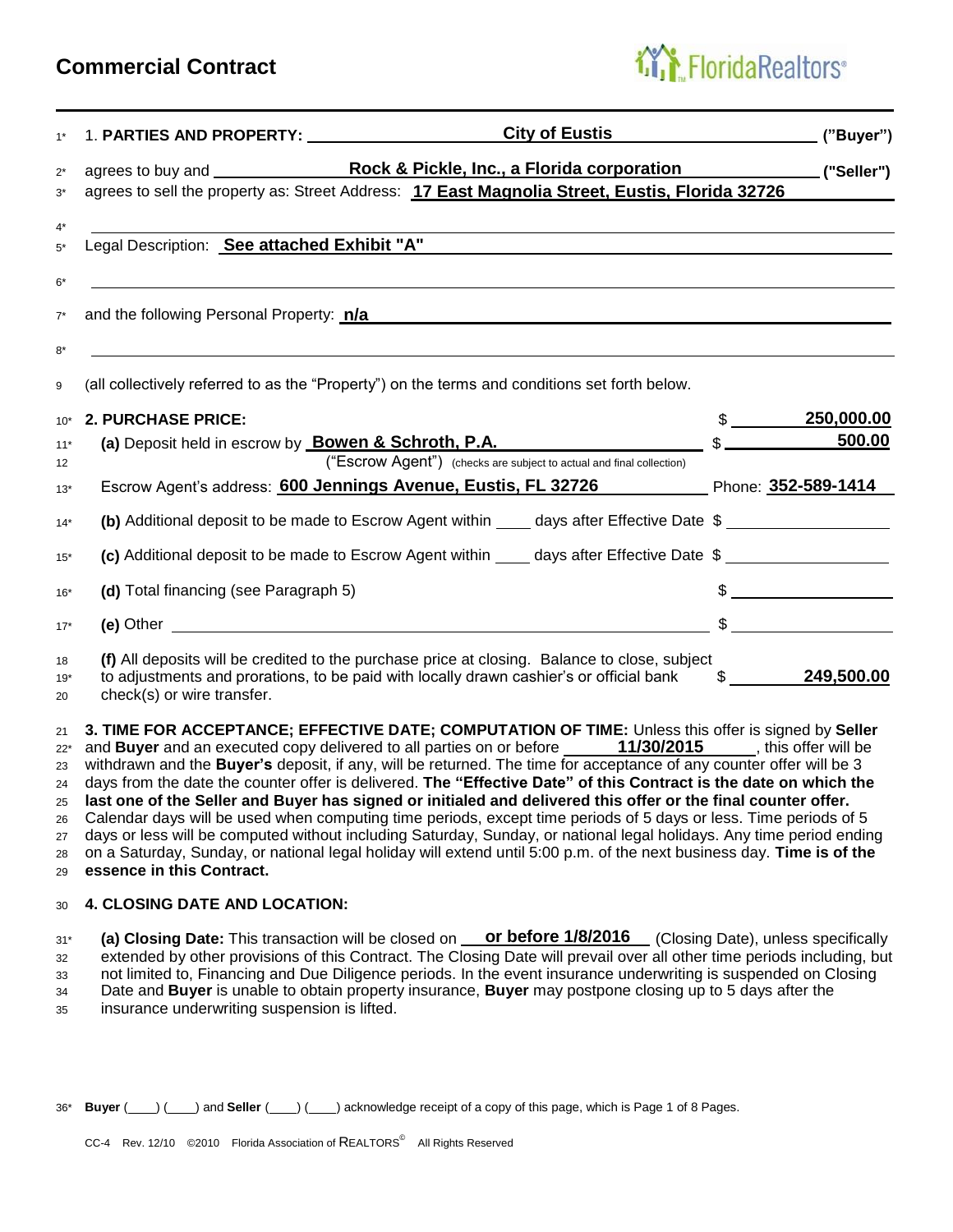37\* **(b) Location:** Closing will take place in **Lake** County, Florida. (If left blank, closing <sup>38</sup>will take place in the county where the property is located.) Closing may be conducted by mail or electronic means.

## <sup>39</sup>**5. THIRD PARTY FINANCING:**

40\* **BUYER'S OBLIGATION:** Within days (5 days if left blank) after Effective Date, **Buyer** will apply for third party 41\* financing in an amount not to exceed \_\_\_\_\_% of the purchase price or \$ \_\_\_\_\_\_\_\_\_\_\_, with a fixed interest rate 42\* not to exceed % per year with an initial variable interest rate not to exceed %, with points or commitment 43\* or loan fees not to exceed % of the principal amount, for a term of years, and amortized over <sup>44</sup>years, with additional terms as follows: 45\* . <sup>46</sup>**Buyer** will timely provide any and all credit, employment, financial and other information reasonably required by any 47\* lender. **Buyer** will use good faith and reasonable diligence to (i) obtain Loan Approval within days (45 days if 48 left blank) from Effective Date (Loan Approval Date), (ii) satisfy terms and conditions of the Loan Approval, and <sup>49</sup>(iii) close the loan. **Buyer** will keep **Seller** and Broker fully informed about loan application status and authorizes the <sup>50</sup>mortgage broker and lender to disclose all such information to **Seller** and Broker. **Buyer** will notify **Seller** immediately <sup>51</sup>upon obtaining financing or being rejected by a lender. **CANCELLATION:** If **Buyer**, after using good faith and 52\* reasonable diligence, fails to obtain Loan Approval by Loan Approval Date, **Buyer** may within days (3 days if left <sup>53</sup>blank) deliver written notice to **Seller** stating **Buyer** either waives this financing contingency or cancels this Contract. <sup>54</sup>If **Buyer** does neither, then **Seller** may cancel this Contract by delivering written notice to **Buyer** at any time  $55$  thereafter. Unless this financing contingency has been waived, this Contract shall remain subject to the <sup>56</sup>satisfaction, by closing, of those conditions of Loan Approval related to the Property. **DEPOSIT(S) (for purposes** <sup>57</sup>**of Paragraph 5 only):** If **Buyer** has used good faith and reasonable diligence but does not obtain Loan <sup>58</sup>Approval by Loan Approval Date and thereafter either party elects to cancel this Contract as set forth above or the <sup>59</sup>lender fails or refuses to close on or before the Closing Date without fault on **Buyer's** part, the Deposit(s) shall be <sup>60</sup>returned to **Buyer**, whereupon both parties will be released from all further obligations under this Contract, except for 61 obligations stated herein as surviving the termination of this Contract. If neither party elects to terminate this Contract <sup>62</sup>as set forth above or **Buyer** fails to use good faith or reasonable diligence as set forth above, **Seller** will be entitled to 63 retain the Deposit(s) if the transaction does not close.  $64^*$  **6. TITLE: Seller** has the legal capacity to and will convey marketable title to the Property by **S** statutory warranty 65\* deed other states of liens, easements and encumbrances of record or <sup>66</sup>known to **Seller**, but subject to property taxes for the year of closing; covenants, restrictions and public utility  $67$  easements of record; existing zoning and governmental regulations; and (list any other matters to which title will be 68\* subject) 69\* ; <sup>70</sup>provided there exists at closing no violation of the foregoing and none of them prevents **Buyer's** intended use of the 71\* Property as **commercial purposes** . <sup>72</sup>**(a) Evidence of Title:** The party who pays the premium for the title insurance policy will select the closing agent 73\* and pay for the title search and closing services. **Seller** will, at (check one) **Seller's Buyer's** expense and 74<sup>\*</sup> within <u>∴ days</u> after Effective Date **in** or at least **3** days before Closing Date deliver to **Buyer** (check one)  $\mathbf{x}$  (i.) a title insurance commitment by a Florida licensed title insurer setting forth those matters to be <sup>76</sup>discharged by **Seller** at or before Closing and, upon **Buyer** recording the deed, an owner's policy in the amount <sup>77</sup>of the purchase price for fee simple title subject only to exceptions stated above. If **Buyer** is paying for the <sup>78</sup>evidence of title and **Seller** has an owner's policy, **Seller** will deliver a copy to **Buyer** within 15 days after <sup>79</sup>Effective Date.  $80^*$  (ii.) an abstract of title, prepared or brought current by an existing abstract firm or certified as correct by an <sup>81</sup>existing firm. However, if such an abstract is not available to **Seller**, then a prior owner's title policy acceptable 82 to the proposed insurer as a base for reissuance of coverage may be used. The prior policy will include copies 83 of all policy exceptions and an update in a format acceptable to **Buyer** from the policy effective date and <sup>84</sup>certified to **Buyer** or **Buyer's** closing agent together with copies of all documents recited in the prior policy and <sup>85</sup>in the update. If such an abstract or prior policy is not available to **Seller** then (i.) above will be the evidence of 86 title.

- <sup>87</sup>**(b) Title Examination: Buyer** will, within 15 days from receipt of the evidence of title deliver written notice to **Seller** 88 of title defects. Title will be deemed acceptable to **Buyer** if (1) **Buyer** fails to deliver proper notice of defects or
- 89\* **Buyer** (
) (
) and **Seller** (
) (
(
(
acknowledge receipt of a copy of this page, which is Page 2 of 8 Pages.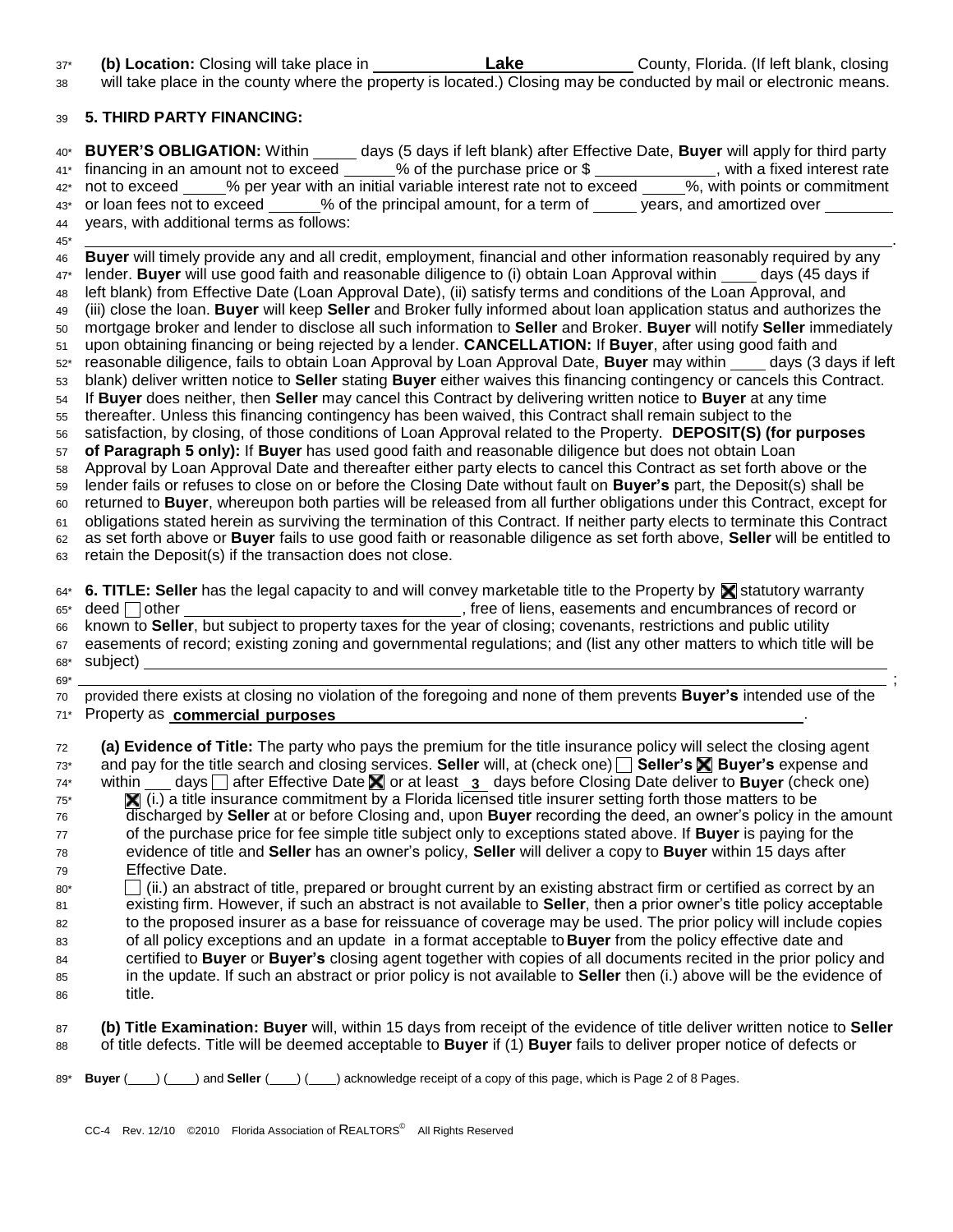- 90\* (2) **Buyer** delivers proper written notice and **Seller** cures the defects within days from receipt of the notice
- <sup>91</sup>("Curative Period"). If the defects are cured within the Curative Period, closing will occur within 10 days from receipt
- <sup>92</sup>by **Buyer** of notice of such curing. **Seller** may elect not to cure defects if **Seller** reasonably believes any defect
- <sup>93</sup>cannot be cured within the Curative Period. If the defects are not cured within the Curative Period, **Buyer** will have
- <sup>94</sup>10 days from receipt of notice of **Seller's** inability to cure the defects to elect whether to terminate this Contract or
- 95 accept title subject to existing defects and close the transaction without reduction in purchase price.

## <sup>96</sup>**(c) Survey:** (check applicable provisions below)

- 97\* (i.)**Seller** will, within days from Effective Date, deliver to **Buyer** copies of prior surveys, plans, <sup>98</sup>specifications, and engineering documents, if any, and the following documents relevant to this transaction:
- 99\* , <sup>100</sup>prepared for **Seller** or in **Seller's** possession, which show all currently existing structures. In the event this <sup>101</sup>transaction does not close, all documents provided by **Seller** will be returned to **Seller** within 10 days from the 102 date this Contract is terminated. 103<sup>\*</sup> **Buyer** will, at **Seller's** Buyer's expense and within the time period allowed to deliver and examine title
- <sup>104</sup>evidence, obtain a current certified survey of the Property from a registered surveyor. If the survey reveals 105\* encroachments on the Property or that the improvements encroach on the lands of another, **Buyer** will  $106*$  accept the Property with existing encroachments  $\Box$  such encroachments will constitute a title defect to be 107 cured within the Curative Period.
- <sup>108</sup>**(d) Ingress and Egress: Seller** warrants that the Property presently has ingress and egress.

**7. PROPERTY CONDITION: Seller** will deliver the Property to **Buyer** at the time agreed in its present "as is" condition, ordinary wear and tear excepted, and will maintain the landscaping and grounds in a comparable condition. **Seller** makes no warranties other than marketability of title. In the event that the condition of the Property has materially changed since the expiration of the Due Diligence Period, **Buyer** may elect to terminate the Contract and receive a refund of any and all deposits paid, plus interest, if applicable. By accepting the Property "as is", **Buyer** waives all claims against **Seller** for any defects in the Property. (Check **(a)** or **(b)**)

115\* (**a) As Is: Buyer** has inspected the Property or waives any right to inspect and accepts the Property in its "as is" 116 condition.

117\* **(b) Due Diligence Period: Buyer** will, at **Buyer's** expense and within 30 days from Effective Date ("Due <sup>118</sup>Diligence Period"), determine whether the Property is suitable, in **Buyer's** sole and absolute discretion, for **Buyer's** 119 intended use and development of the Property as specified in Paragraph 6. During the Due Diligence Period, <sup>120</sup>**Buyer** may conduct any tests, analyses, surveys and investigations ("Inspections") which **Buyer** deems necessary 121 to determine to **Buyer's** satisfaction the Property's engineering, architectural, environmental properties; zoning and 122 zoning restrictions; flood zone designation and restrictions; subdivision regulations; soil and grade; availability of 123 access to public roads, water, and other utilities; consistency with local, state and regional growth management and 124 comprehensive land use plans; availability of permits, government approvals and licenses; compliance with <sup>125</sup>American with Disabilities Act; absence of asbestos, soil and ground water contamination; and other inspections <sup>126</sup>that **Buyer** deems appropriate to determine the suitability of the Property for **Buyer's** intended use and 127 development. **Buyer** will deliver written notice to **Seller** prior to the expiration of the Due Diligence Period of <sup>128</sup>**Buyer's** determination of whether or not the Property is acceptable. **Buyer's** failure to comply with this notice <sup>129</sup>requirement will constitute acceptance of the Property in its present "as is" condition. **Seller** grants to **Buyer**, its 130 agents, contractors and assigns, the right to enter the Property at any time during the Due Diligence Period for the 131 purpose of conducting Inspections; provided, however, that **Buyer**, its agents, contractors and assigns enter the <sup>132</sup>Property and conduct Inspections at their own risk. **Buyer** will indemnify and hold **Seller** harmless from losses, 133 damages, costs, claims and expenses of any nature, including attorneys' fees at all levels, and from liability to any <sup>134</sup>person, arising from the conduct of any and all inspections or any work authorized by **Buyer**. **Buyer** will not engage <sup>135</sup>in any activity that could result in a mechanic's lien being filed against the Property without **Seller's** prior written <sup>136</sup>consent. In the event this transaction does not close, (1) **Buyer** will repair all damages to the Property resulting 137 from the Inspections and return the Property to the condition it was in prior to conduct of the Inspections, and <sup>138</sup>(2) **Buyer** will, at **Buyer's** expense release to **Seller** all reports and other work generated as a result of the <sup>139</sup>Inspections. Should **Buyer** deliver timely notice that the Property is not acceptable, **Seller** agrees that **Buyer's** <sup>140</sup>deposit will be immediately returned to **Buyer** and the Contract terminated.

- <sup>141</sup>**(c) Walk-through Inspection: Buyer** may, on the day prior to closing or any other time mutually agreeable to the
- 142\* **Buyer** ( ) ( ) and **Seller** ( ) ( ) acknowledge receipt of a copy of this page, which is Page 3 of 8 Pages.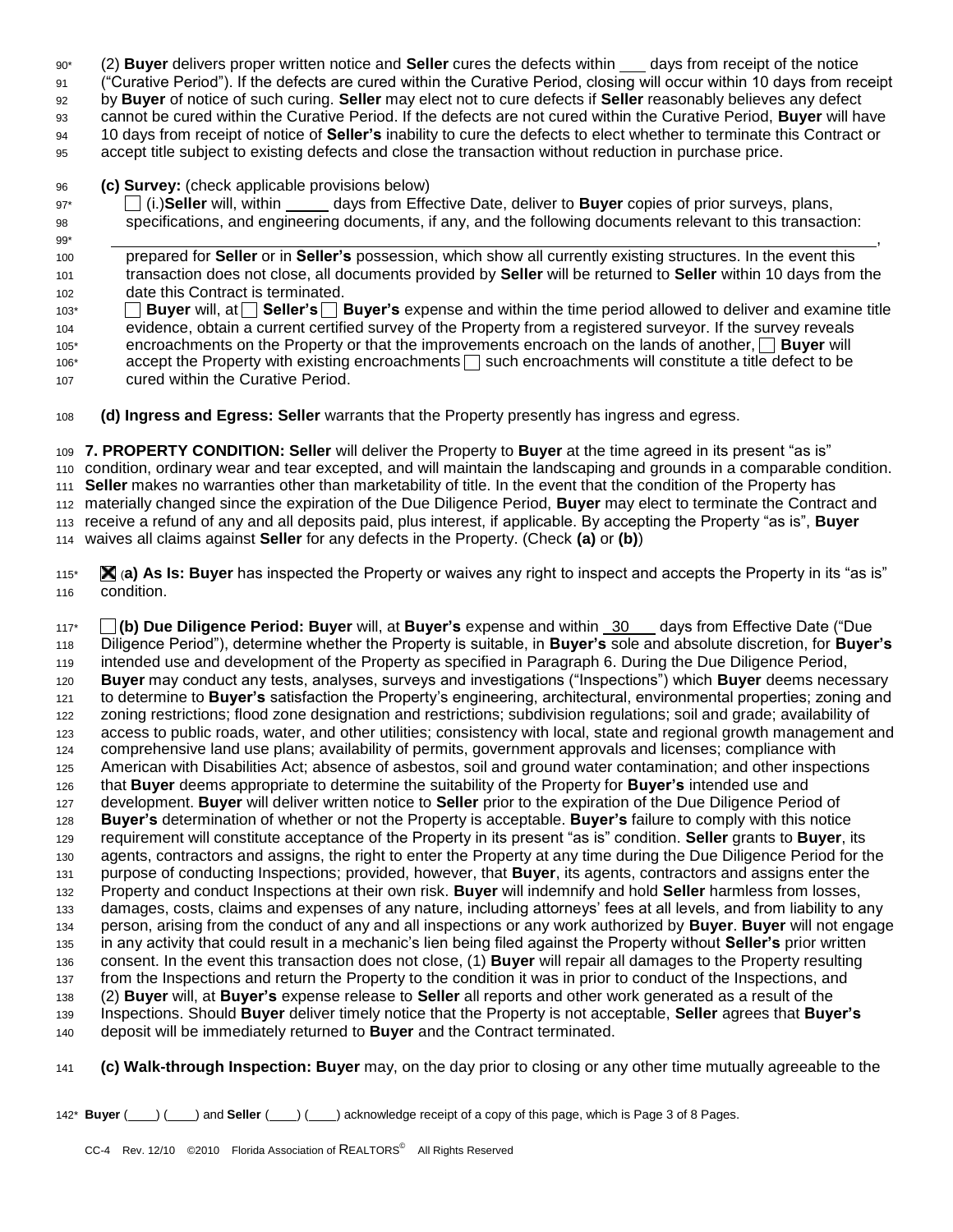parties, conduct a final "walk-through" inspection of the Property to determine compliance with this paragraph and

144 to ensure that all Property is on the premises.

**8. OPERATION OF PROPERTY DURING CONTRACT PERIOD: Seller** will continue to operate the Property and any 146 business conducted on the Property in the manner operated prior to Contract and will take no action that would 147 adversely impact the Property, tenants, lenders or business, if any. Any changes, such as renting vacant space, that 148\* materially affect the Property or Buyer's intended use of the Property will be permitted **X** only with Buyer's consent 149\* without **Buyer's** consent.

**9. CLOSING PROCEDURE:** Unless otherwise agreed or stated herein, closing procedure shall be in accordance with 151 the norms where the Property is located.

**(a) Possession and Occupancy: Seller** will deliver possession and occupancy of the Property to **Buyer** at closing. **Seller** will provide keys, remote controls, and any security/access codes necessary to operate all locks, 154 mailboxes, and security systems.

**(b) Costs: Buyer** will pay **Buyer's** attorneys' fees, real property taxes, if any, taxes on the deed, if any, and recording fees for the deed. **Seller** will pay **Seller's** attorneys' fees and recording fees for documents needed to cure title defects. If **Seller** is obligated to discharge any encumbrance at or prior to closing and fails to do so, **Buyer** may use purchase proceeds to satisfy the encumbrances.

**(c) Documents: Seller** will provide the deed; bill of sale; mechanic's lien affidavit; originals of those assignable 160 service and maintenance contracts that will be assumed by **Buyer** after the Closing Date and letters to each service contractor from **Seller** advising each of them of the sale of the Property and, if applicable, the transfer of its contract, and any assignable warranties or guarantees received or held by **Seller** from any manufacturer, contractor, subcontractor, or material supplier in connection with the Property; current copies of the condominium documents, if applicable; assignments of leases, updated rent roll; tenant and lender estoppels letters; tenant subordination, non-disturbance and attornment agreements (SNDAs) required by the **Buyer** or **Buyer's** lender; 166 assignments of permits and licenses; corrective instruments; and letters notifying tenants of the change in ownership/rental agent. If any tenant refuses to execute an estoppels letter, **Seller** will certify that information regarding the tenant's lease is correct. If **Seller** is an entity, **Seller** will deliver a resolution of its Board of Directors 169 authorizing the sale and delivery of the deed and certification by the appropriate party certifying the resolution and setting forth facts showing the conveyance conforms to the requirements of local law. **Seller** will transfer security 171 deposits to **Buyer**. **Buyer** will provide the closing statement, mortgages and notes, security agreements, and 172 financing statements.

**(d) Taxes and Prorations:** Real estate taxes, personal property taxes on any tangible personal property, bond payments assumed by **Buyer**, interest, rents (based on actual collected rents), association dues, insurance 175 premiums acceptable to **Buyer**, and operating expenses will be prorated through the day before closing. If the 176 amount of taxes for the current year cannot be ascertained, rates for the previous year will be used with due 177 allowance being made for improvements and exemptions. Any tax proration based on an estimate will, at request 178 of either party, be readjusted upon receipt of current year's tax bill; this provision will survive closing.

**(e) Special Assessment Liens:** Certified, confirmed, and ratified special assessment liens as of the Closing Date will be paid by **Seller**. If a certified, confirmed, and ratified special assessment is payable in installments, **Seller** will pay all installments due and payable on or before the Closing Date, with any installment for any period extending beyond the Closing Date prorated, and **Buyer** will assume all installments that become due and payable after the Closing Date. **Buyer** will be responsible for all assessments of any kind which become due and owing after Closing Date, unless an improvement is substantially completed as of Closing Date. If an improvement is substantially completed as of the Closing Date but has not resulted in a lien before closing, **Seller** will pay the amount of the last 186 estimate of the assessment. This subsection applies to special assessment liens imposed by a public body and 187 does not apply to condominium association special assessments.

**(f) Foreign Investment in Real Property Tax Act (FIRPTA):** If **Seller** is a "foreign person" as defined by FIRPTA, **Seller** and **Buyer** agree to comply with Section 1445 of the Internal Revenue Code. **Seller** and **Buyer** will complete, execute, and deliver as directed any instrument, affidavit, or statement reasonably necessary to comply with the FIRPTA requirements, including delivery of their respective federal taxpayer identification numbers or

192\* **Buyer** ( ) ( ) and **Seller** ( ) ( ) acknowledge receipt of a copy of this page, which is Page 4 of 8 Pages.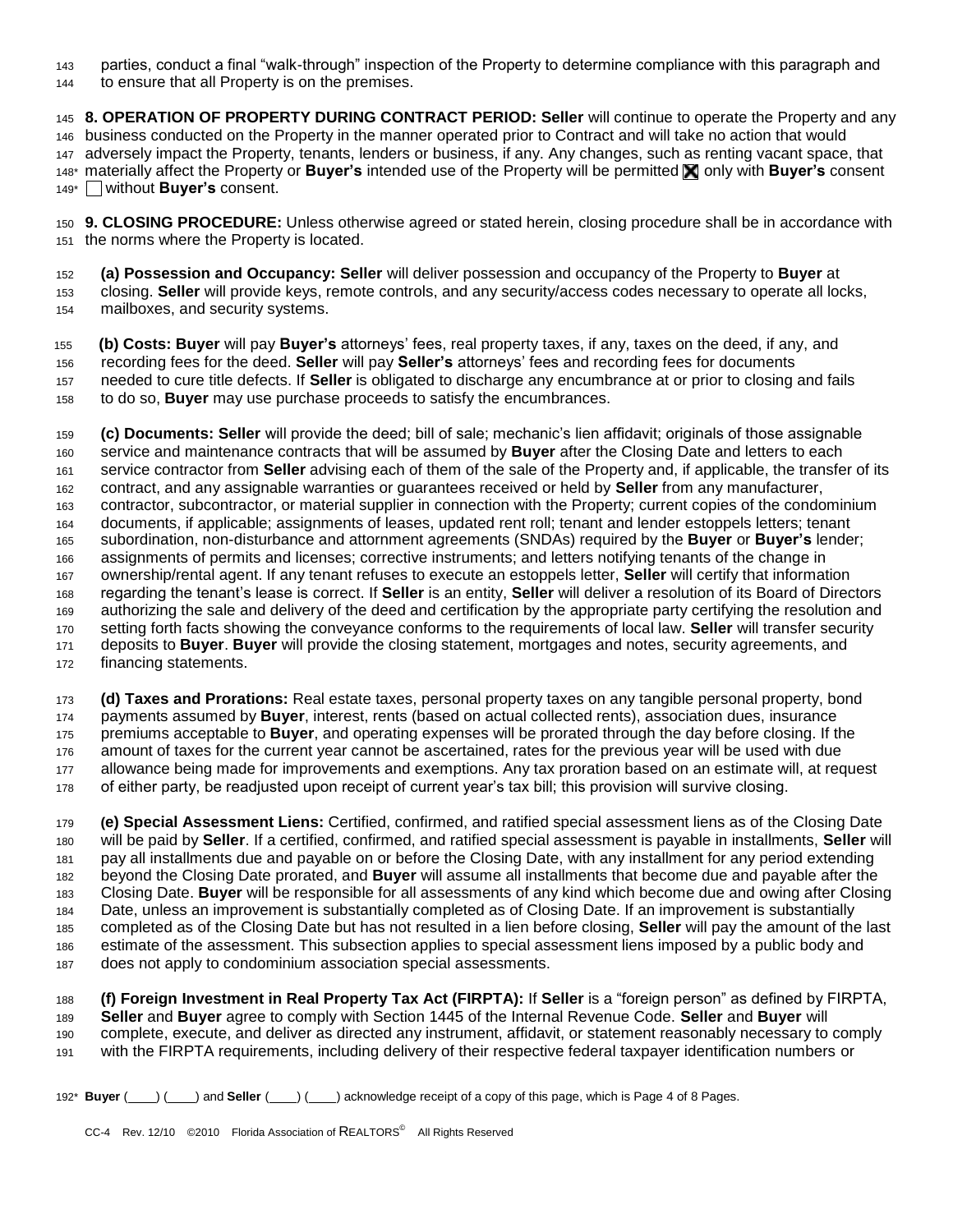Social Security Numbers to the closing agent. If **Buyer** does not pay sufficient cash at closing to meet the

withholding requirement, **Seller** will deliver to **Buyer** at closing the additional cash necessary to satisfy the

195 requirement.

**10. ESCROW AGENT: Seller** and **Buyer** authorize Escrow Agent or Closing Agent (collectively "Agent") to receive, deposit, and hold funds and other property in escrow and, subject to collection, disburse them in accordance with the terms of this Contract. The parties agree that Agent will not be liable to any person for misdelivery of escrowed items to **Seller** or **Buyer**, unless the misdelivery is due to Agent's willful breach of this Contract or gross negligence. If Agent has doubt as to Agent's duties or obligations under this Contract, Agent may, at Agent's option, (a) hold the escrowed items until the parties mutually agree to its disbursement or until a court of competent jurisdiction or arbitrator determines the rights of the parties or (b) deposit the escrowed items with the clerk of the court having jurisdiction over the matter and file an action in interpleader. Upon notifying the parties of such action, Agent will be released from all liability except for the duty to account for items previously delivered out of escrow. If Agent is a licensed real estate broker, Agent will comply with Chapter 475, Florida Statutes. In any suit in which Agent interpleads the escrowed items or is made a party because of acting as Agent hereunder, Agent will recover reasonable attorney's fees and costs incurred, with these amounts to be paid from and out of the escrowed items and charged and awarded as court costs in favor of the prevailing party.

**11. CURE PERIOD:** Prior to any claim for default being made, a party will have an opportunity to cure any alleged default. If a party fails to comply with any provision of this Contract, the other party will deliver written notice to the non- $211*$  complying party specifying the non-compliance. The non-complying party will have  $\_\_\_\_$  days (5 days if left blank) after delivery of such notice to cure the non-compliance. Notice and cure shall not apply to failure to close.

**12. RETURN OF DEPOSIT:** Unless otherwise specified in the Contract, in the event any condition of this Contract is not met and **Buyer** has timely given any required notice regarding the condition having not been met, **Buyer's** deposit 215 will be returned in accordance with applicable Florida Laws and regulations.

## **13. DEFAULT:**

**(a)** In the event the sale is not closed due to any default or failure on the part of **Seller** other than failure to make

the title marketable after diligent effort, **Buyer** may either (1) receive a refund of **Buyer's** deposit(s) or (2) seek

specific performance. If **Buyer** elects a deposit refund, **Seller** will be liable to Broker for the full amount of the

220 brokerage fee.

**(b)** In the event the sale is not closed due to any default or failure on the part of **Buyer**, **Seller** may either (1) retain all deposit(s) paid or agreed to be paid by **Buyer** as agreed upon liquidated damages, consideration for the 223 execution of this Contract, and in full settlement of any claims, upon which this Contract will terminate or (2) seek specific performance. If **Seller** retains the deposit, **Seller** will pay the Brokers named in Paragraph 20 fifty percent of all forfeited deposits retained by **Seller** (to be split equally among the Brokers) up to the full amount of the brokerage fee. If **Buyer** fails to timely place a deposit as required by this Contract, **Seller** may either (1) terminate 227 the Contract and seek the remedy outlined in this subparagraph or (2) proceed with the Contract without waiving any remedy for **Buyer's** default.

**14. ATTORNEY'S FEES AND COSTS:**In any claim or controversy arising out of or relating to this Contract, the prevailing party, which for purposes of this provision will include **Buyer**, **Seller** and Broker, will be awarded reasonable attorneys' fees, costs, and expenses.

**15. NOTICES:** All notices will be in writing and may be delivered by mail, overnight courier, personal delivery, or electronic means. Parties agree to send all notices to addresses specified on the signature page(s). Any notice, document, or item given by or delivered to an attorney or real estate licensee (including a transaction broker) representing a party will be as effective as if given by or delivered to that party.

## **16. DISCLOSURES:**

**(a) Commercial Real Estate Sales Commission Lien Act:** The Florida Commercial Real Estate Sales Commission Lien Act provides that a broker has a lien upon the owner's net proceeds from the sale of commercial

real estate for any commission earned by the broker under a brokerage agreement. The lien upon the owner's net

240\* **Buyer** ( ) ( ) and **Seller** ( ) ( ) acknowledge receipt of a copy of this page, which is Page 5 of 8 Pages.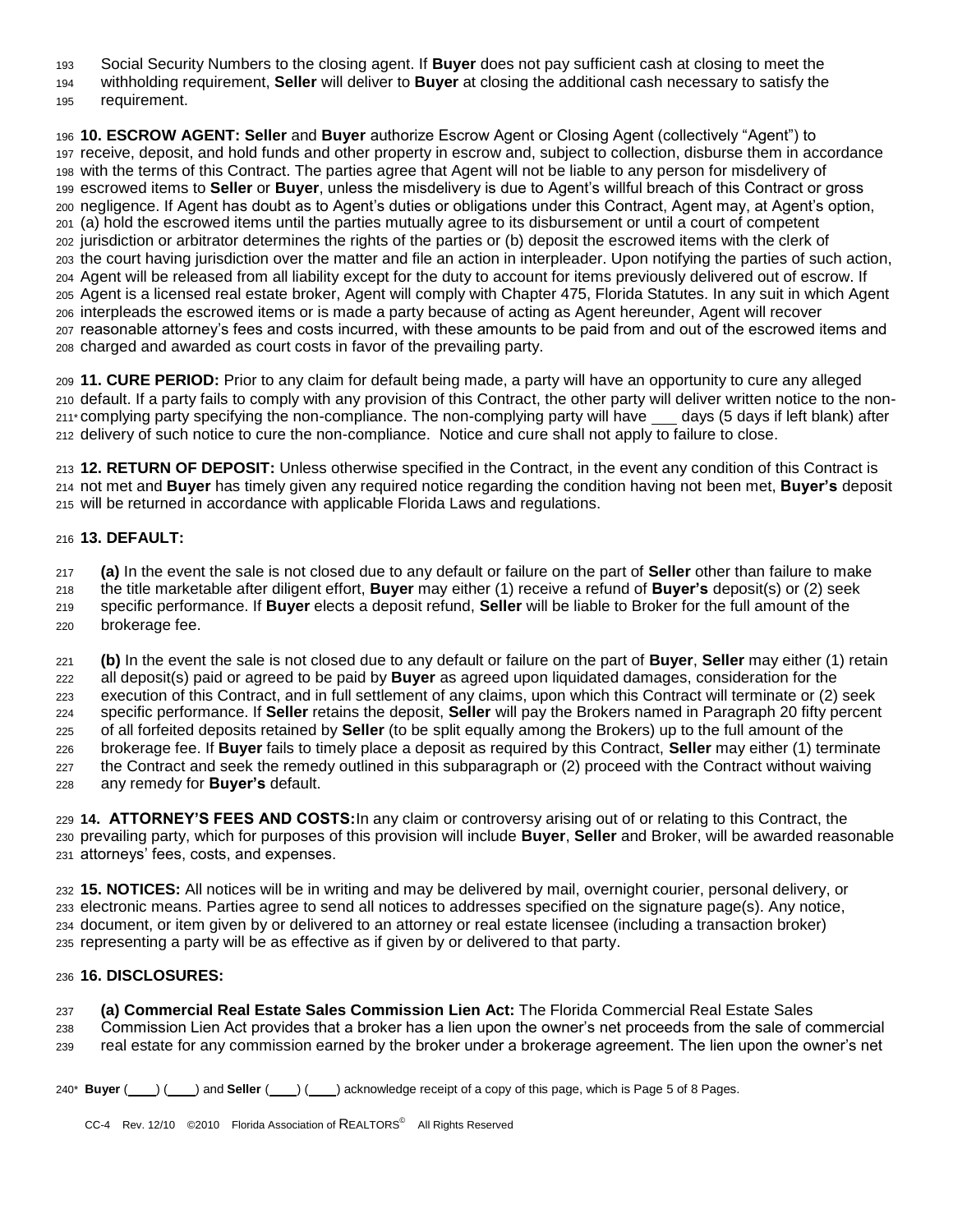- proceeds is a lien upon personal property which attaches to the owner's net proceeds and does not attach to any 242 interest in real property. This lien right cannot be waived before the commission is earned.
- **(b) Special Assessment Liens Imposed by Public Body:** The Property may be subject to unpaid special assessment lien(s) imposed by a public body. (A public body includes a Community Development District.) Such
- liens, if any, shall be paid as set forth in Paragraph  $9(e)$ .

**(c) Radon Gas:** Radon is a naturally occurring radioactive gas that, when it has accumulated in a building in 247 sufficient quantities, may present health risks to persons who are exposed to it over time. Levels of radon that exceed federal and state guidelines have been found in buildings in Florida. Additional information regarding radon 249 and radon testing may be obtained from your county public health unit.

**(d) Energy-Efficiency Rating Information: Buyer** acknowledges receipt of the information brochure required by 251 Section 553.996, Florida Statutes.

## **17. RISK OF LOSS:**

**(a)** If, after the Effective Date and before closing, the Property is damaged by fire or other casualty, **Seller** will bear the risk of loss and **Buyer** may cancel this Contract without liability and the deposit(s) will be returned to **Buyer**. Alternatively, **Buyer** will have the option of purchasing the Property at the agreed upon purchase price and **Seller** will credit the deductible, if any and transfer to **Buyer** at closing any insurance proceeds, or **Seller's** claim to any insurance proceeds payable for the damage. **Seller** will cooperate with and assist **Buyer** in collecting any such proceeds. **Seller** shall not settle any insurance claim for damage caused by casualty without the consent of the **Buyer**.

**(b)** If, after the Effective Date and before closing, any part of the Property is taken in condemnation or under the

right of eminent domain, or proceedings for such taking will be pending or threatened, **Buyer** may cancel this

Contract without liability and the deposit(s) will be returned to **Buyer**. Alternatively, **Buyer** will have the option of

purchasing what is left of the Property at the agreed upon purchase price and **Seller** will transfer to the **Buyer** at

closing the proceeds of any award, or **Seller's** claim to any award payable for the taking. **Seller** will cooperate with

and assist **Buyer** in collecting any such award.

266<sup>\*</sup> **18. ASSIGNABILITY: PERSONS BOUND:** This Contract may be assigned to a related entity, and otherwise **X** is 267\* not assignable is assignable. If this Contract may be assigned, **Buyer** shall deliver a copy of the assignment agreement to the **Seller** at least 5 days prior to Closing. The terms **"Buyer," "Seller"** and "Broker" may be singular or plural. This Contract is binding upon **Buyer**, **Seller** and their heirs, personal representatives, successors and assigns (if assignment is permitted).

**19. MISCELLANEOUS:** The terms of this Contract constitute the entire agreement between **Buyer** and **Seller**. Modifications of this Contract will not be binding unless in writing, signed and delivered by the party to be bound. Signatures, initials, documents referenced in this Contract, counterparts and written modifications communicated electronically or on paper will be acceptable for all purposes, including delivery, and will be binding. Handwritten or typewritten terms inserted in or attached to this Contract prevail over preprinted terms. If any provision of this Contract is or becomes invalid or unenforceable, all remaining provisions will continue to be fully effective. This Contract will be construed under Florida law and will not be recorded in any public records.

**20. BROKERS:** Neither **Seller** nor **Buyer** has used the services of, or for any other reason owes compensation to, a licensed real estate Broker other than:

| 280* | (a) Seller's Broker: n/a                                                                                                     |            |  |  |
|------|------------------------------------------------------------------------------------------------------------------------------|------------|--|--|
| 281  | (Company Name)                                                                                                               | (Licensee) |  |  |
| 282* |                                                                                                                              |            |  |  |
| 283  | (Address, Telephone, Fax, E-mail)                                                                                            |            |  |  |
| 284* | who $\Box$ is a single agent $\Box$ is a transaction broker $\Box$ has no brokerage relationship and who will be compensated |            |  |  |
| 285* | by Seller Buyer both parties pursuant to a listing agreement other (specify)                                                 |            |  |  |
| 286* |                                                                                                                              |            |  |  |
|      |                                                                                                                              |            |  |  |

287\* **Buyer** ( ) ( ) and **Seller** ( ) ( ) acknowledge receipt of a copy of this page, which is Page 6 of 8 Pages.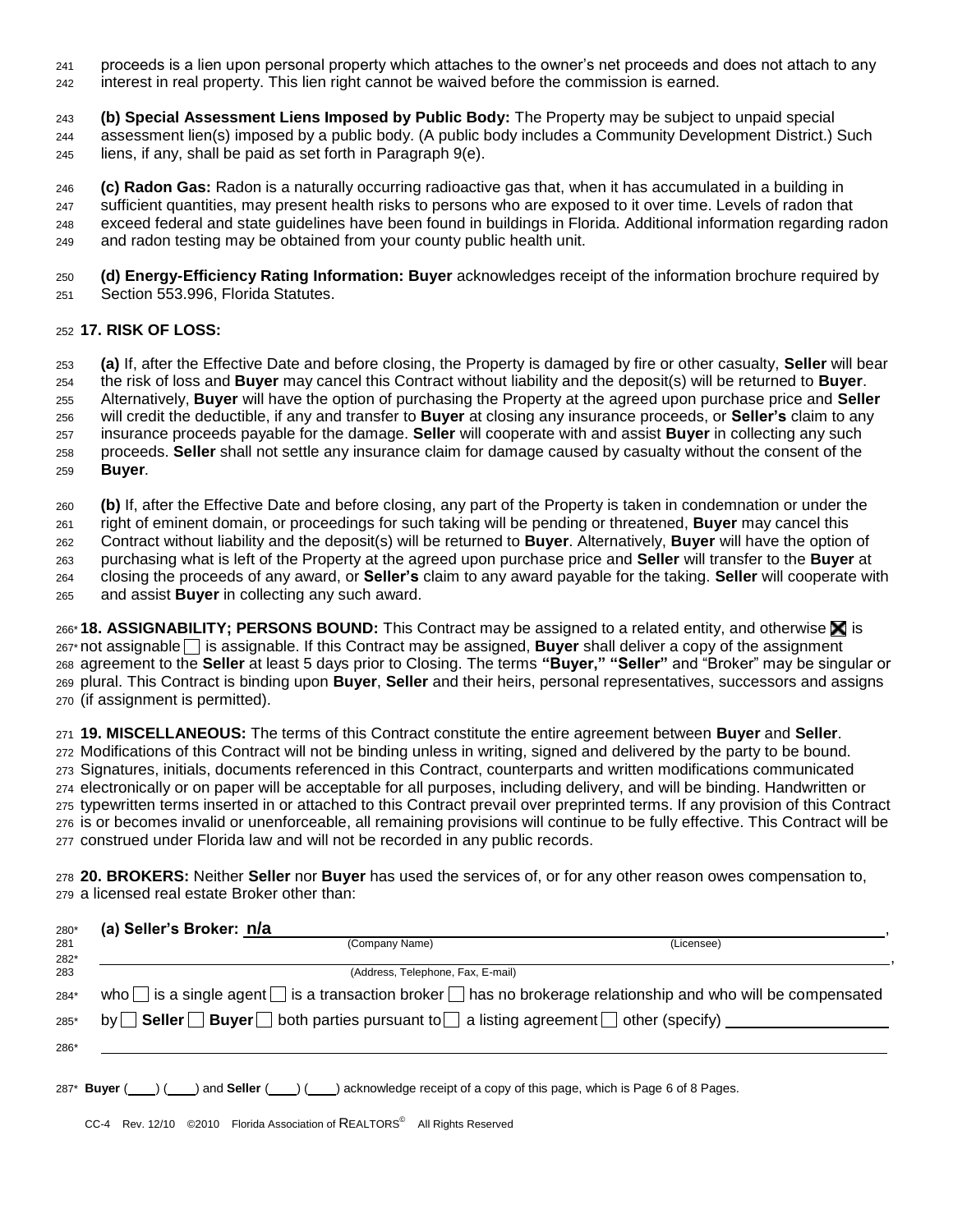| 288*   | (b) Buyer's Broker: n/a                                                                                                        |  |  |  |  |
|--------|--------------------------------------------------------------------------------------------------------------------------------|--|--|--|--|
| 289    | (Company Name)<br>(Licensee)                                                                                                   |  |  |  |  |
| 290*   |                                                                                                                                |  |  |  |  |
| 291    | (Address, Telephone, Fax, E-mail)                                                                                              |  |  |  |  |
| 292*   | who $\Box$ is a single agent $\Box$ is a transaction broker $\Box$ has no brokerage relationship and who will be compensated   |  |  |  |  |
| 293*   | by Seller's Broker Seller Buyer Sooth parties pursuant to an MLS offer of compensation Sother (specify)                        |  |  |  |  |
| 294*   |                                                                                                                                |  |  |  |  |
|        | 295 (collectively referred to as "Broker") in connection with any act relating to the Property, including but not limited to   |  |  |  |  |
|        | 296 inquiries, introductions, consultations, and negotiations resulting in this transaction. Seller and Buyer agree to         |  |  |  |  |
|        | 297 indemnify and hold Broker harmless from and against losses, damages, costs and expenses of any kind, including             |  |  |  |  |
|        | 298 reasonable attorneys' fees at all levels, and from liability to any person, arising from (1) compensation claimed which is |  |  |  |  |
|        | 299 inconsistent with the representation in this Paragraph, (2) enforcement action to collect a brokerage fee pursuant to      |  |  |  |  |
|        | 300 Paragraph 10, (3) any duty accepted by Broker at the request of Seller or Buyer, which is beyond the scope of              |  |  |  |  |
|        | 301 services regulated by Chapter 475, Florida Statutes, as amended, or (4) recommendations of or services provided and        |  |  |  |  |
|        | 302 expenses incurred by any third party whom Broker refers, recommends, or retains for or on behalf of Seller or Buyer.       |  |  |  |  |
|        |                                                                                                                                |  |  |  |  |
|        | 303 21. OPTIONAL CLAUSES: (Check if any of the following clauses are applicable and are attached as an addendum to             |  |  |  |  |
|        | 304 this Contract):                                                                                                            |  |  |  |  |
| $305*$ | Arbitration<br><b>Seller Warranty</b><br>Existing Mortgage                                                                     |  |  |  |  |
| 306*   | Coastal Construction Control Line<br><b>Buyer's Attorney Approval</b><br>Section 1031 Exchange                                 |  |  |  |  |
| $307*$ | Property Inspection and Repair<br>Seller's Attorney Approval<br>Flood Area Hazard Zone                                         |  |  |  |  |
| 308*   | <b>Seller Representations</b><br>Seller Financing<br>Other                                                                     |  |  |  |  |

#### <sup>309</sup>**22. ADDITIONAL TERMS:**

| $312^*$ |
|---------|
|         |
|         |
|         |
|         |
| $317^*$ |
|         |
|         |
|         |
| $320^*$ |

**THIS IS INTENDED TO BE A LEGALLY BINDING CONTRACT. IF NOT FULLY UNDERSTOOD, SEEK THE ADVICE OF AN ATTORNEY PRIOR TO SIGNING. BROKER ADVISES BUYER AND SELLER TO VERIFY ALL FACTS AND REPRESENTATIONS THAT ARE IMPORTANT TO THEM AND TO CONSULT AN APPROPRIATE PROFESSIONAL FOR LEGAL ADVICE (FOR EXAMPLE, INTERPRETING CONTRACTS, DETERMINING THE EFFECT OF LAWS ON THE PROPERTY AND TRANSACTION, STATUS OF TITLE, FOREIGN INVESTOR REPORTING REQUIREMENTS, ETC.) AND FOR TAX, PROPERTY CONDITION, ENVIRONMENTAL AND OTHER ADVICE. BUYER ACKNOWLEDGES THAT BROKER DOES NOT OCCUPY THE PROPERTY AND THAT ALL REPRESENTATIONS (ORAL, WRITTEN OR OTHERWISE) BY BROKER ARE BASED ON SELLER REPRESENTATIONS OR PUBLIC RECORDS UNLESS BROKER INDICATES PERSONAL VERIFICATION OF THE REPRESENTATION. BUYER AGREES TO RELY SOLELY ON SELLER, PROFESSIONAL INSPECTORS AND GOVERNMENTAL AGENCIES FOR VERIFICATION OF THE PROPERTY CONDITION, SQUARE FOOTAGE AND FACTS THAT MATERIALLY AFFECT PROPERTY VALUE.**

333<sup>\*</sup> **Buyer** ( ) ( ) and **Seller** ( ) ( ) acknowledge receipt of a copy of this page, which is Page 7 of 8 Pages.